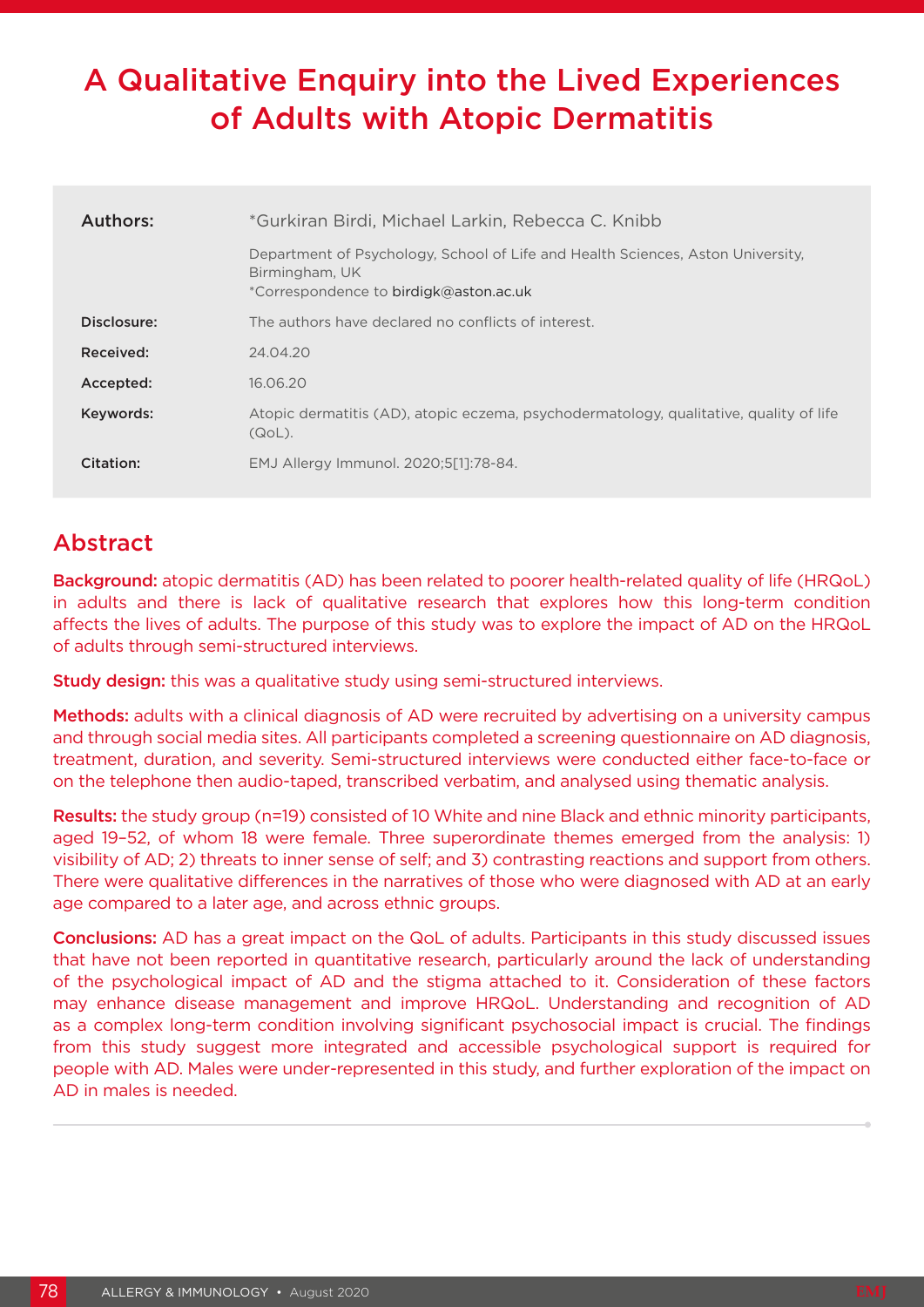### INTRODUCTION

Atopic dermatitis (AD) is a chronic inflammatory skin disease characterised by intense pruritus (itch), erythematous lesions, increased water loss through the skin, and xerosis (dry skin). The lifetime prevalence of AD is 10–20% in children and 1–3% in adults worldwide; 85% of affected children develop the disease before the age of 5 years.<sup>1,2</sup> Although the condition resolves in many during childhood, AD may persist into or manifest for the first time in adulthood. $3$  Less than one-half of patients with AD have complete resolution by 7 years of age, and only 60% of them have resolution by adulthood, indicating the chronic nature of AD.4

Importantly, in several studies, subjective experience of AD was a more powerful determinant of quality of life (QoL) than the degree of objective severity, indicated by the area of affected sites.<sup>5</sup> However, these measures do not enable us to encapsulate, summarise, and effectively convey the full-life impact of the experience of AD. Existing QoL measures rely on limited questions concerning daily life experience during the day, week, or month preceding the assessment. The vast majority of research assessing QoL in adults is quantitative and much is cross-sectional, thus very little is known about the experience of adults living with AD. The aim of this study was to understand participants' experiences of living with AD using semi-structured interviews.

### METHODS

#### Study Design and Setting

This was a qualitative study using semi-structured interviews conducted with adults with AD. The study received ethical approval from the University Research Ethics Committee. Inclusion criteria for this study were adults aged 18 or above with clinically diagnosed AD and consent to take part in the study. The exclusion criteria for the study were participants living outside the UK.

#### Participants and Recruitment

Participants were identified through advertising of the study at a large UK university and via social media platforms such as Facebook and Twitter. A total of 19 participants were recruited; four were identified through the university, five were identified through word of mouth and snowballing techniques, and 10 were identified through social media.

Participants consisted of one male and 18 females, with a mean age of 34 years (age range: 19–52). All participants had concomitant conditions. Ten participants were White British, six were Indian British, and three were Pakistani British. Disease duration ranged from 7 to 50 years. Fifteen participants were being treated by a dermatologist, and seven participants had a family history of AD. Current medication taken by participants included topical corticosteroids, oral immunosuppressants, antihistamines, and over-the-counter creams and ointments. Patientassessed severity was explored using a nonvalidated visual analogue scale (Table 1).

### Data Collection

The authors developed an interview schedule led by the second author, drawing upon the findings of a systematic review on the impact of AD on QoL.6 Issues such as sleep, employment, and physical activity, which are commonly found to be disrupted in those with AD, were also explored. Questions were prepared and formatted in a manner that allowed participants to discuss in as much depth about their experiences as possible because the intention was to allow for an exploration of their experience without drawing upon any pre-existing theories. Participants' experiences of living with AD on a daily basis in general, their relationships with significant others, their experiences with treatment and management of the condition, as well as physical and psychological implications of living with AD were explored. The first author conducted all of the interviews. Questions were framed in an open-ended manner, asking participants to "tell me a bit about your diagnosis of AD," then slowly moving to more sensitive topics such as "how has AD affected your relationships?" once a rapport between the participant and researcher had been established. The interviews were either conducted face-to-face or over the telephone, then audio-recorded and transcribed verbatim.

#### Data Analysis

Interview data were analysed thematically, recognising the interaction between the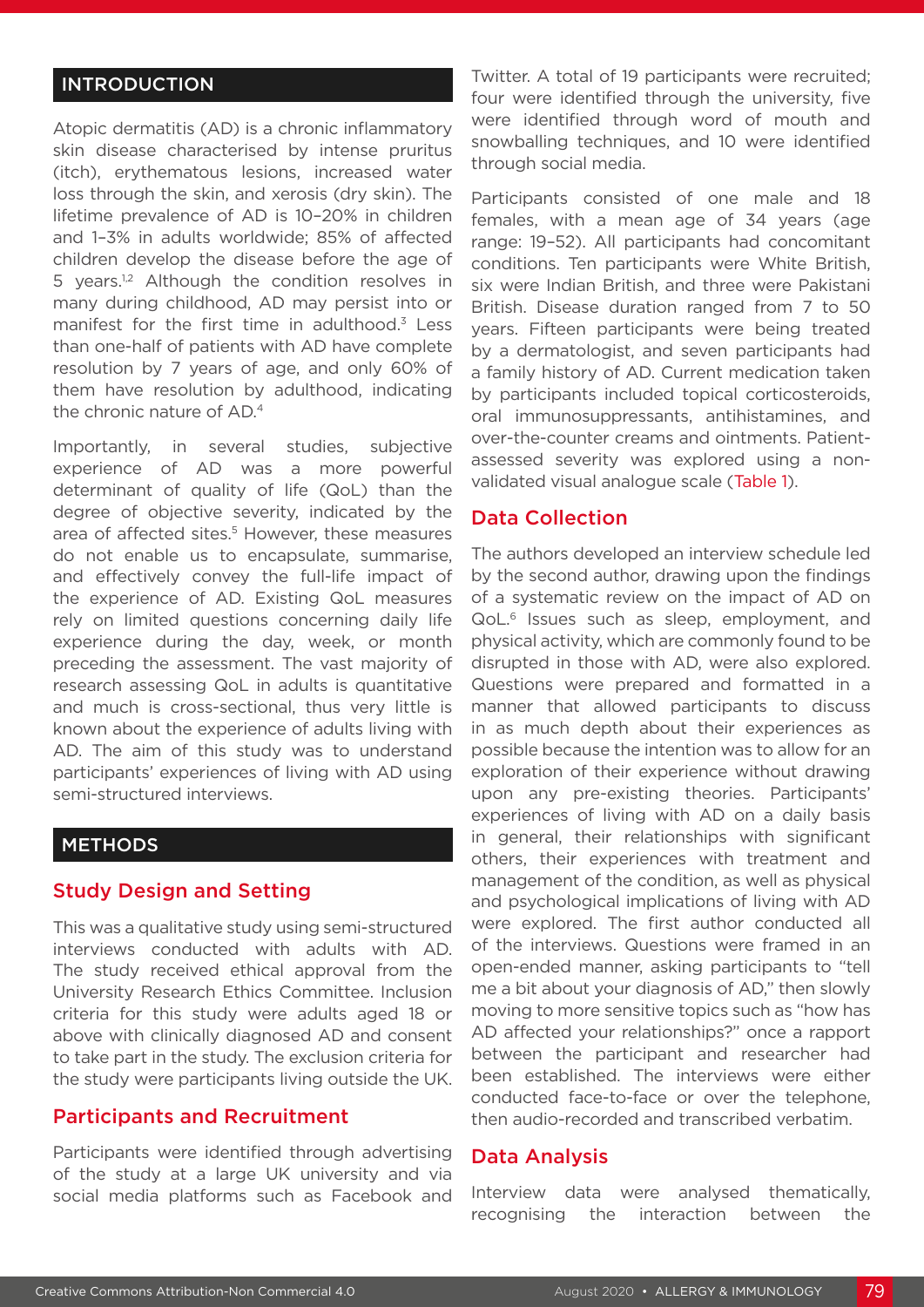researcher and the data. Thematic analysis has six clearly defined steps: 1) familiarisation with the data; 2) generation of initial codes; 3) searching for themes; 4) reviewing themes; 5) defining and naming themes; 6) and producing the report.<sup>7</sup>

### RESULTS

Three superordinate themes were developed from the analysis of the interviews: 1) experiencing threats to inner sense of self; 2) living with the visibility of AD; and 3) contrasting reactions and support from others.

### Experiencing Threats to Inner Sense of Self

The two aspects to this superordinate theme involved the various emotions that participants with AD discussed experiencing as a result of their condition and issues with self-consciousness.

Experiencing intermittent heightened emotional distress emerged as an important theme. Although some participants identified feeling "happy" some of the time, the majority also experienced periods of intense emotional distress that they attributed largely to the unpredictability of their condition and loss of control over their flares. Narratives were punctuated with words that powerfully identified their emotive experience: "worry," "fear," "anger," "pain," "sadness," "depression," "frustration," "horrible," and "embarrassment." Worry or fear (associated with flares); sadness, dysphoria, or depression; and anger and frustration were also connected to AD, and therefore appraised as emanating from the experience of having flares and suffering with the condition for such a long duration. This sense of frustration was closely linked to uncertainty surrounding the allergens and triggers. Participant 5 describes "drowning" in her own misery when she gets a flare-up.

| Participant                                               | Age<br>(years) | <b>Ethnicity</b>  | <b>AD</b> duration<br>(years) | <b>Concomitant conditions</b> | Patient-assessed<br>severity | <b>Family history</b><br>(Y/N) |
|-----------------------------------------------------------|----------------|-------------------|-------------------------------|-------------------------------|------------------------------|--------------------------------|
|                                                           | 27             | Indian British    | 27                            | Food allergy, hay fever       | 8/10                         | Υ                              |
| $\overline{2}$                                            | 44             | Pakistani British | 42                            | Allergy                       | 8/10                         | N                              |
| 3                                                         | 26             | Indian British    | 8                             | Food allergy                  | 7/10                         | Y                              |
| $\overline{4}$                                            | 32             | White British     | 30                            | Hay fever                     | 8/10                         | Y                              |
| 5                                                         | 38             | Indian British    | 17                            | Asthma                        | 6/10                         | N                              |
| 6                                                         | 34             | White British     | 34                            | Food allergy, hay fever       | 5/10                         | N                              |
| $\overline{7}$                                            | 47             | White British     | 46                            | Asthma                        | 7/10                         | Y                              |
| 8                                                         | 43             | White British     | 43                            | Food allergy                  | 6/10                         | $\mathsf{N}$                   |
| $\mathcal{G}% _{M_{1},M_{2}}^{\alpha,\beta}(\mathcal{A})$ | 31             | White British     | 27                            | Asthma                        | 7/10                         | N                              |
| 10                                                        | 25             | Indian British    | 25                            | Food allergy                  | 5/10                         | N                              |
| 11                                                        | 37             | White British     | 36                            | Asthma, food allergy          | 8/10                         | N                              |
| 12                                                        | 19             | Pakistani British | 19                            | Food allergy                  | 6/10                         | $\mathsf{N}$                   |
| 13                                                        | 48             | White British     | 42                            | Asthma, hay fever             | 7/10                         | Y                              |
| 14                                                        | 52             | White British     | 48                            | Food allergy                  | 5/10                         | N                              |
| 15                                                        | 34             | White British     | 32                            | Hay fever                     | 8/10                         | Y                              |
| 16                                                        | 28             | Indian British    | 25                            | Food allergy, hay fever       | 7/0                          | $\mathsf{N}$                   |
| 17                                                        | 28             | Pakistani British | 28                            | Asthma, hay fever             | 8/10                         | N                              |
| 18                                                        | 19             | White British     | 19                            | Asthma, food allergy          | 7/10                         | N                              |
| 19                                                        | 29             | Indian British    | 27                            | Hay fever                     | 4/10                         | Y                              |

Table 1: Participant characteristics.

AD: atopic dermatitis; N: no; Y: yes.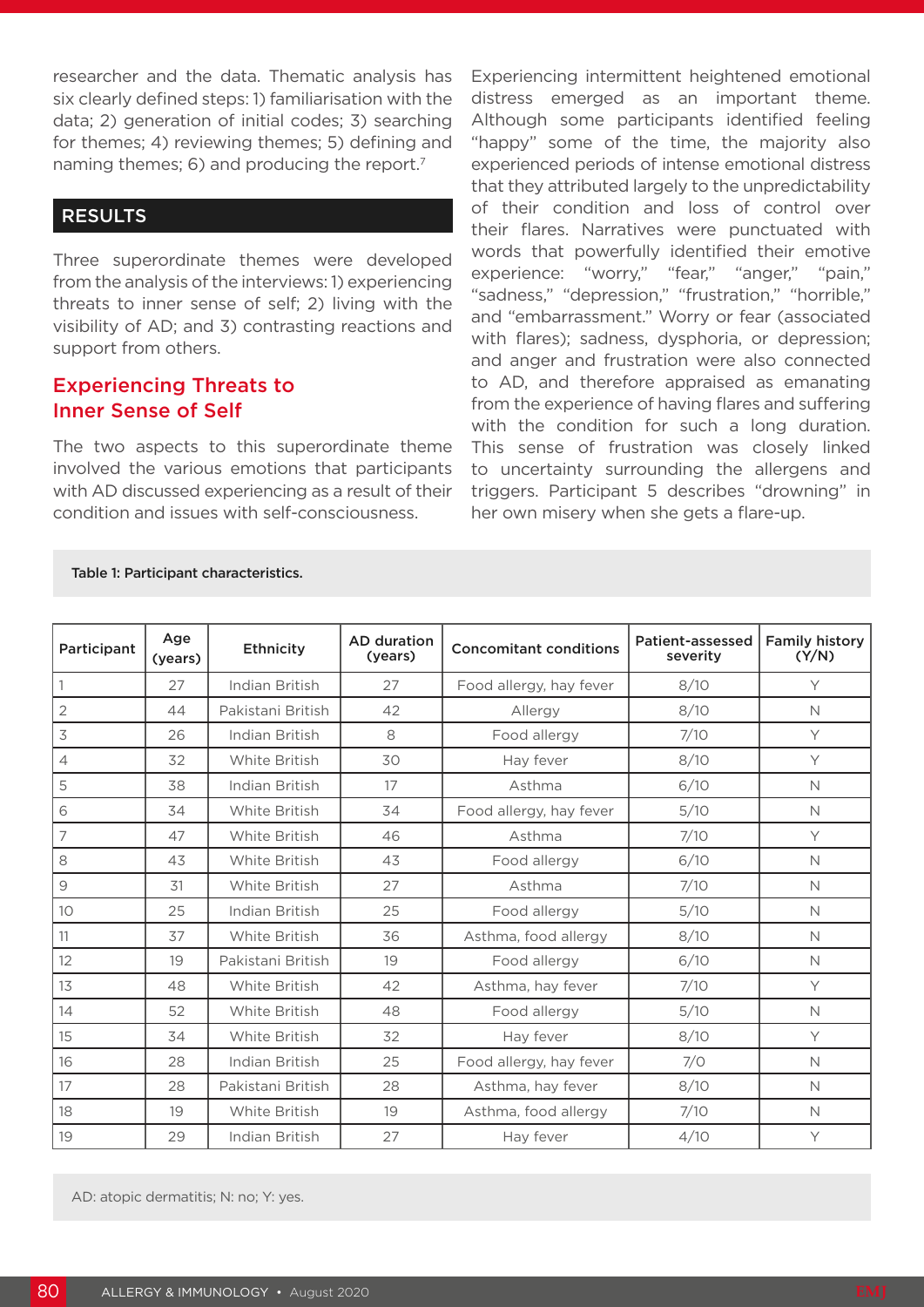### *Participant 5: "At that point I was just like, I'm not going to do any work, I'm not going to go to college when I'm like this, I'm just going to sit here and just going to drown in my own misery. [sic]"*

Living with a long-term condition such as AD often resulted in an altered view of self. A few participants discussed that their condition had become such a strong part of themselves that they could not imagine life without AD, with Participant 18 describing it as a "constant presence" whereby she could not imagine not being "itchy every day." Participants reported that AD was responsible for unsightly physical appearance and this often resulted in them conveying various emotions, especially during times when their AD was more severe and prevalent on areas of the body visible to others. Periods of uncontrolled AD were characterised by low mood for some participants. Some used emotive language to describe how they felt about periods of uncontrolled AD. Participants described their mood using words such as "snappy" and "hot-headed" in times of flare-ups. Participant 6 cited her mood as being so low that she stayed confined to her room for days. Many participants also discussed the degree to which their condition threatened their sense of self. The tone of some of the narratives reflected an underlying desire to be "normal," and a steadfast belief that if their AD were to be cured, it would confer on them a state of normalcy. It reflected their hope for an idealised "normal" self.

Participant 12 described that due to her religion she covered up her skin, but was doubtful of whether she would have the confidence to allow the affected skin to be visible to others because she felt that people within her community would judge as a result of a lack of understanding. Similarly, Participant 17 explained that when she visits Pakistan, she feels more judged and less confident than in the UK, where she believes people are more educated about AD. Many participants also reported feeling bad-tempered, down, depressed, and less tolerant when they had flares. In fact, four participants described being diagnosed with clinical depression as a direct result of their AD. Participant 3 had extensive facial scarring from his AD, which resulted in severe clinical depression, suicidal thoughts, and social withdrawal.

*Participant 3: "My skin was so bad on my face that I didn't want to laugh like it hurt to laugh or smile as well, yeah it did affect my mood a lot when my skin was really bad I was always alone I always wanted to be by myself. [sic]"*

### Living With the Visibility of Atopic Dermatitis

Most participants were dissatisfied with the appearance of their AD. They felt that their AD looked unsightly and consequently perceived themselves as abnormal. Their scars, pigmentation, and inflammation acted as a constant reminder to the participants and others of their continued suffering. Many felt stigmatised by their condition, particularly when their AD was prevalent on visible areas such as the face, neck, and arms. They believed that others would judge them as having other conditions, such as AD of the scalp being mistaken for hair lice, or their condition being contagious. They appeared to care deeply about what others thought of their AD and strived to keep it hidden so as not to raise any questions or thoughts; Participant 8 explains in the following excerpt about her fear of what others thought of her condition.

*Participant 8: "I'd be worried about, you know, whether they were looking at it, I would be looking at them trying to see if they were, their eyes were, you know, sort of drawn to my eczema. I try my very, very best not to let my hands wander and start scratching. So, you know, I try to be aware, you know; a bit more vigilant if I was meeting somebody new. [sic]"*

Many participants also felt extremely selfconscious of their condition, to the point that they felt the need to conceal their condition (e.g., wearing long sleeves, covering their legs and feet, wearing corrective foundation on areas with scarring/pigmentation).

Feeling self-conscious in relation to their AD resulted in participants adapting their behaviour in ways to "hide" their AD, such as not liking to see their reflection in the mirror or having their photographs taken. Participants also discussed how their AD made them look "ugly" or "horrible," with Participant 8 explaining that as a result of having AD on her hands, she felt compelled to hide her hands when shaking hands with others by flipping down the back of her hand. Participant 2 also explains in the following extract how AD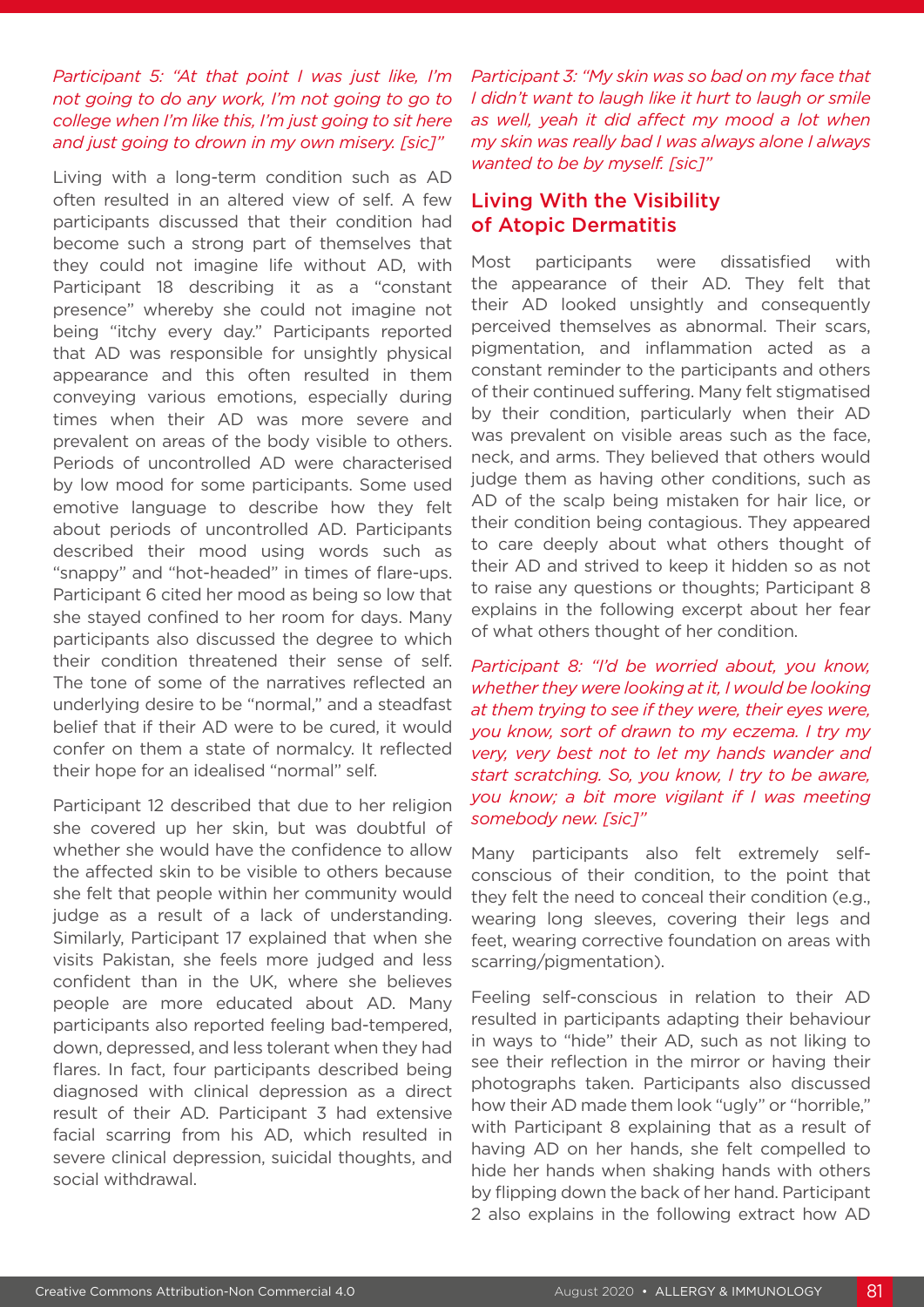has affected her body image, and this is primarily a result of postinflammatory pigmentation, which is a common outcome of severe AD. Similar to Participant 2, other participants also felt vulnerable when exposing their condition to the world.

*Participant 2: "I have got pigmentation all over, I have got discoloration, I don't go out without my foundations. Um, it makes me feel really conscious, especially when you're talking. I would not be able to talk, sit across, and then speak with somebody eye to eye contact. [sic]"*

### Contrasting Reactions and Support From Others

When discussing healthcare professionals (HCP), the majority of participants passionately felt that their general practitioners (GP) and primary care doctors did not understand the psychological impact of AD on them, and that there was a general idea amongst participants that GP were not equipped to address and treat mental health issues that arose as a result of AD. Family and friends were a central part of participants' support network, and many felt that those who knew them for the longest and those who had AD understood the participants' situations best.

### Dismissed by Healthcare Professionals

When exploring perceptions of the care received from GP, most participants reported that GP did not provide adequate information on the condition itself, its aetiology, or prognosis. One participant also felt that healthcare was centred around children and not enough attention or resources were available or dedicated to the adult population.

Several participants expressed having to "push" for further tests or referrals after they presented to their GP with worsening symptoms. Relationships between participants and their doctors were complex. Participants felt that expertise in skin disease varied between GP. Participants reported that GP were sometimes dismissive of the seriousness of their condition. Participants also felt that this attitude reflected either the lack of experience and interest in the area by the GP, or a lack of appreciation of the psychological impact of AD. Participant 18 described never being referred to a mental

health professional despite being diagnosed with clinical depression and anxiety and having asked two or three times to be referred to a "proper mental health doctor" and not an unspecialised nurse. She discussed how it would be ideal to have one person who is specialised in her AD and mental health.

For some participants, pejorative or unsympathetic attitudes of their GP contributed to feelings of guilt or decreased self-esteem; however, not all negative experiences with GP were necessarily a 'failing' on the doctor's part. Participants appreciated the difficult nature of skin disease management, and the demands on GP and their responsibilities were also acknowledged by many. The fact the AD is not life-threatening was a key factor in the disease being trivialised by HCP.

A few participants expressed disbelief that a "simple condition" such as AD does not yet have a cure, and how it is not possible with medical "technology being so advanced" that there was no known cure for the condition. A few participants appeared to relate the lack of cure for AD with the limited knowledge of GP and a lack of knowledge and education of the general public regarding AD. With regard to HCP, numerous participants eluded that they provided better care when it came to their condition than their GP, and often took it in their own hands to alleviate flare-ups and educate others of the condition rather than seeking medical help.

### Family and Friends

Participants stated that they did not generally engage in speaking about the impact of their condition to friends and family because they do not want to be perceived in a negative light; many had anxieties that it reflected a sign of weakness. Participants of South Asian background were particularly reticent about talking about their condition to others for this reason. For example, Participant 17 discussed that as a result of her family being "conservative," she did not feel that she could discuss her condition openly with them; similarly, Participant 17 also perceived a lack of education about AD in her family and relatives and therefore chose not to talk about her condition openly. The majority of participants, however, described feeling supported by their parents and siblings, especially in circumstances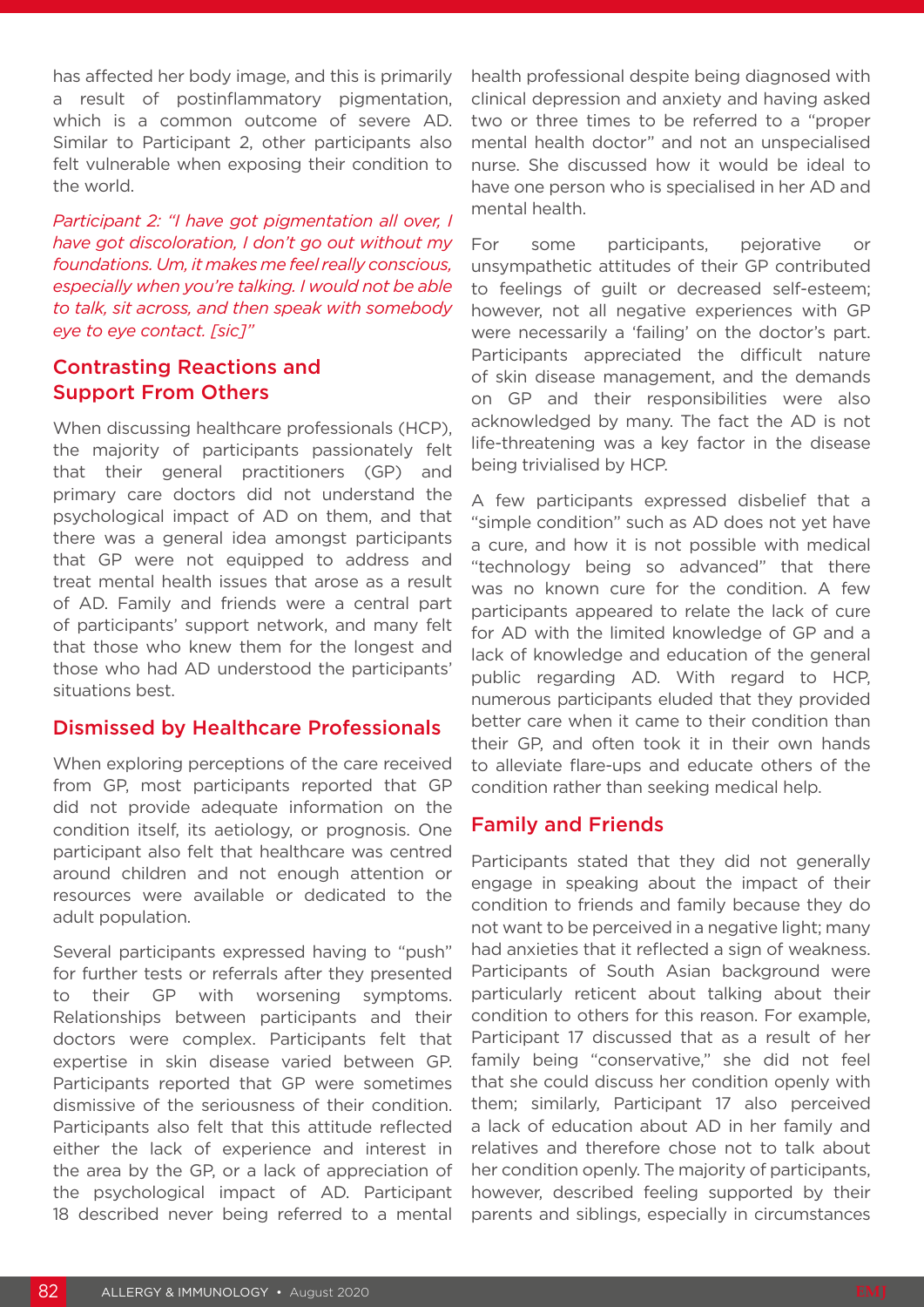in which their family members had a history of AD. While many participants reported strangers viewing their condition as contagious, most felt that this was not the case for friends and family who knew of their AD.

Participant 12 discussed how she received negative comments from others about her condition, but this was mainly from the lessdeveloped countries that she had visited to meet family. She described how people in these countries are more "direct" and have "less etiquette" than those in the UK.

### **DISCUSSION**

### Summary of Results

This study highlighted that many participants reported a poor body image and confidence. Indeed, the visibility of the condition appeared to affect participants greatly because they felt stigmatised. Participants offered explanations unique to their own life experiences as to why they might have developed AD. The findings also highlighted a possible lack of public awareness surrounding AD, as well as lack of empathy from family and friends. While many participants were keen for others to know more about the condition, many did not engage in speaking about the impact of their condition to friends or family as they did not want to be perceived in a negative light.

### WHY DID PARTICIPANTS FEEL MISUNDERSTOOD BY THEIR HEALTH CARE PROFESSIONALS?

The qualitative methodology of the study elicited complexities in relationships between doctors and patients with AD not apparent in previous studies. Important among these was the appreciation by some participants that time considerations and other pressures may explain the apparent failings of practitioners. The finding that some patients felt that their doctor was a medical technician whose role was to physically treat their skin disease, and that the psychological implications were not within the doctor's remit, is consistent with the result of a New Zealand study that 37% of general practice patients with psychiatric symptoms had not

disclosed them to their GP.<sup>8</sup> Cited reasons for not reporting psychiatric symptoms included a perception that a GP is not the most appropriate person to talk to, or that mental health issues should not be discussed, the stigma of mental illness, and factors related to healthcare system, such as time pressures in the consultation. Many participants did not view their HCP as a source of psychological support or management. An unexplored area is how stigmatisation of mental illness might be especially problematic in the setting of skin disease, which is already associated with considerable stigma. This may be accentuated by the perceived trivialisation of skin disease seen in this study and reported elsewhere.9 Patients with AD may be even more reluctant to present psychological symptoms to their GP given these perceptions. This topic deserves further research.

### WHY WERE BLACK AND MINORITY ETHNICITIES PARTICIPANTS LESS WILLING TO DISCLOSE THEIR CONDITION TO OTHERS?

In the authors' study, Black and minority ethnicities (BME) participants were less willing to talk about their condition, with one South-Asian participant acknowledging that her family in Pakistan were less accommodating of her condition than people in the UK. BME participants were also less willing to discuss the impact of AD on their personal relationships; however, this impact appeared to be greater in this subgroup in participants who did choose to discuss the subject. For example, Participant 2 discussed that she was forced to marry when she was 16 years old and, as a result of her husband and his family not being accepting of her AD, she had to resort to divorce. She blamed the failure of her marriage and inability to conceive purely on AD and the lack of understanding of the condition in her community. Skin diseases have special significance and are associated with various beliefs and taboos in different cultures.<sup>10</sup> In a multi-cultural society, such as that which exists in the UK, it is important for health professionals to acknowledge that some of their patients from ethnic minority groups may have additional or quite different psychological and social needs from those of the majority of the population. Myths and beliefs about skin diseases can have